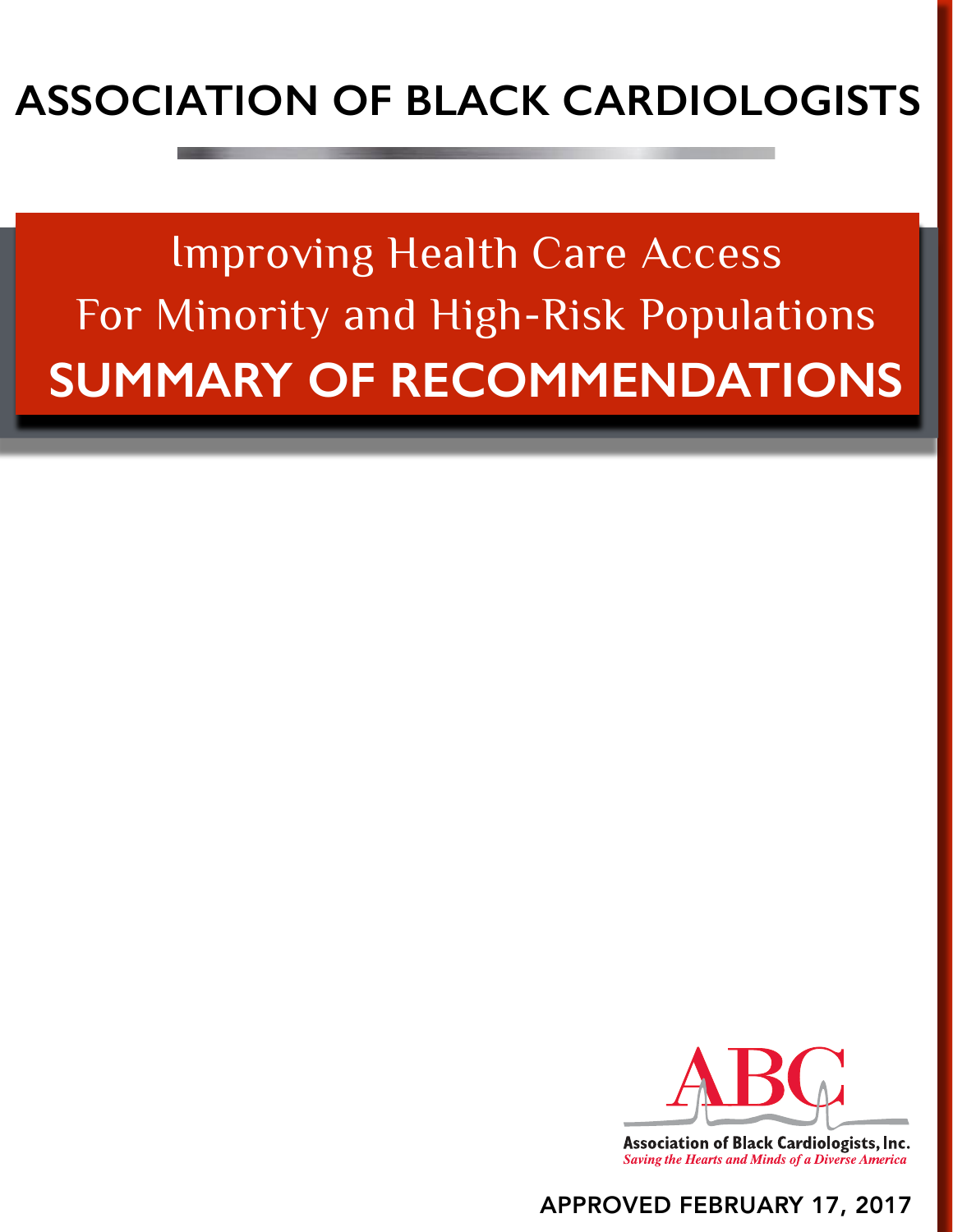

# **Association of Black Cardiologists Roundtable: Improving Health Care Access for Minority and High-Risk Populations Summary Recommendations**

*Developed in collaboration with participants of the Improving Health Care Access for Minority and High-Risk Populations Roundtable* 

<span id="page-1-5"></span>Approved February 22, 2017

# **Introduction**

One of the pressing issues facing health care providers and the general population today is the concern of access to care, specifically to newer medications or devices. From a health equity standpoint, access improvements cannot be achieved without promoting inclusive methods and solutions that give visibility to the access barriers faced by minorities and high-risk patients. At the outset, it is important to acknowledge that many factors contribute to access challenges. Research has identified areas of concern that include social determinants, cost of treatments, drugs costs, patient fees, and therapy selection. In addition, it is essential to understand the challenges within the context of the current cardiovascular environment.

<span id="page-1-4"></span><span id="page-1-3"></span>Research has shown that the rate at which mortality from cardiovascular disease is declining has slowed in the United States.<sup>[1](#page-1-0)</sup> As cardiovascular disease continues to be the leading cause of death for Americans, this plateauing of mortality rates adversely impacts racial and ethnic groups who have preexisting challenges to health care.<sup>[2](#page-1-1)</sup> Access to health care providers, insurance, and innovative therapies therefore becomes imperative to halting this stagnation. As expressed by Tom Freiden, MD, the former director of the Center for Disease Control (CDC), "even one preventable death is one too many."<sup>[3](#page-1-2)</sup> Suboptimal access can also lead to downstream non-adherence, an issue which a recent paper in the Journal of the American College of Cardiology

stakeholders continue to work on access-related issues, as research has shown that health care access affects morbidity and mortality across different populations.<sup>2</sup>

<span id="page-1-0"></span><sup>&</sup>lt;sup>[1](#page-1-3)</sup>Sidney, Stephen et al. (2016). Recent Trends in Cardiovascular Mortality in the United States and Public Health Goals, JAMA Cardiology, 1, 594-599. doi:10.1001/jamacardio.2016.1326

<span id="page-1-1"></span> $^2$  $^2$  Brown, E. Richard; Ojeda, Victoria D.; Wyn, Roberta; & Levan, Rebecca. (2000). Racial and Ethnic Disparities in Access to Health Insurance and Health Care. UCLA Center for Health Policy Research. UCLA: UCLA Center for Health Policy Research. Retrieved from: https://escholarship.org/uc/ item/4sf0p1st

<span id="page-1-2"></span> $3$ Center of Disease Control and Prevention. (2013). Vital Signs telebriefing on heart disease and stroke deaths. Retrieved from https://www.cdc.gov/ media/releases/2013/t0903-vs-heart-disease.html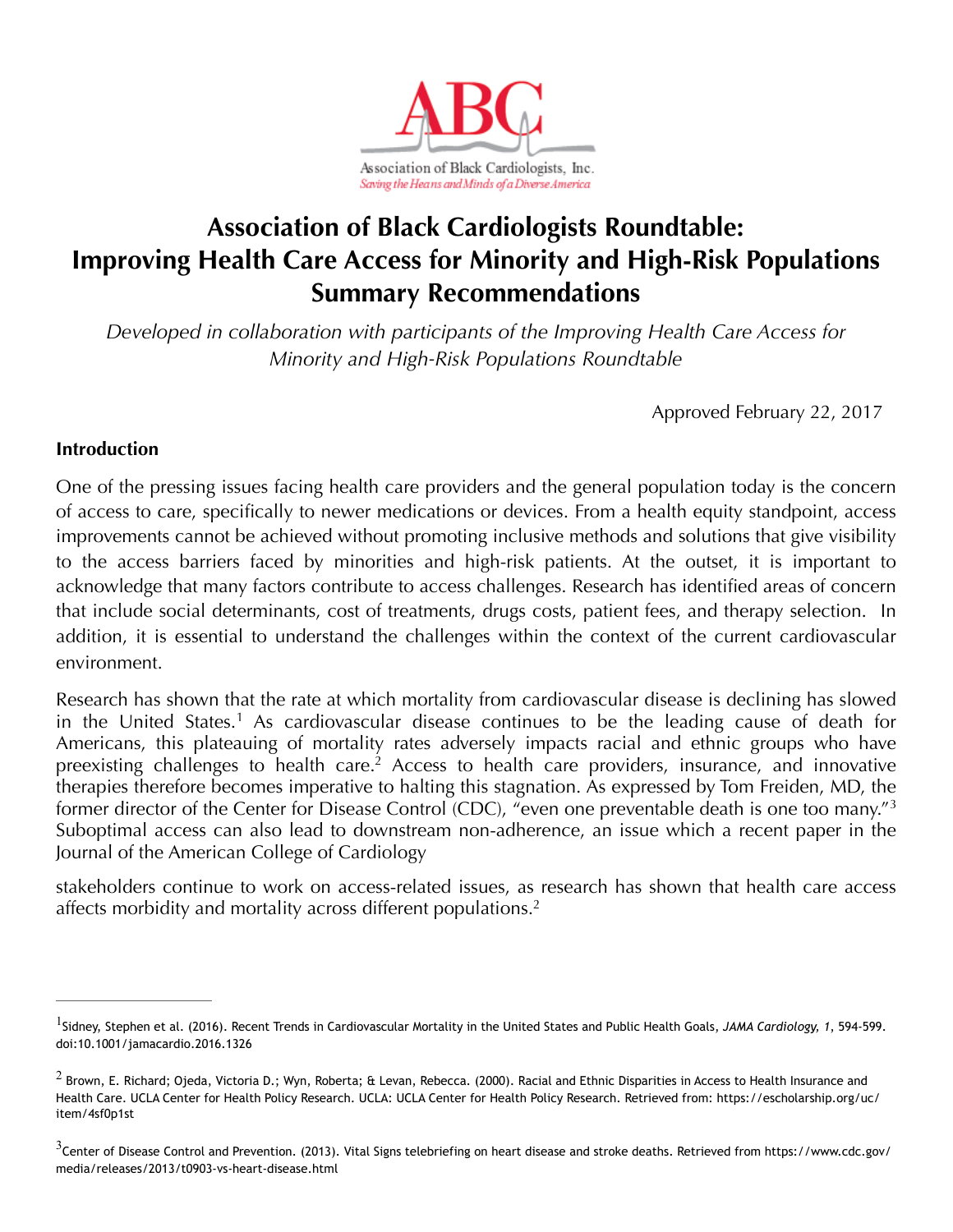# **Roundtable Proceedings**

To address the critical issue of access against the backdrop of a changing health care landscape, the Association of Black Cardiologists (ABC) convened 18 thought leaders in conjunction with the American Heart Association Scientific Session in New Orleans on November 11, 2016 for the ABC Roundtable: Improving Health Care Access for Minority and High-Risk Populations. The Roundtable consisted of experts in various key cardiovascular areas such as heart failure, stroke, hyperlipidemia, familial hypercholesterolemia, and other disease categories adversely impacting minority populations. In addition, participants came from an array of health care sectors including government, advocacy organizations, health plans, providers, academia, and industry. Participants assembled with the objective of addressing the complex and long-term issues related to patient access among minority and high-risk populations in a solutions-oriented manner.

# **Understanding the Barriers**

In order to focus their discussion on urgently needed solutions, Roundtable participants first worked to identify the top barriers currently inhibiting optimal access among minority and high-risk populations. Consensus ideas included: 1) access to identifiable primary care 2) timely referral to specialists 3) suboptimal levels of trust and cultural competence among underserved populations, 4) the impact of socioeconomic determinants, and 5) the ultimate intersection of cost and access. An in-depth discussion of these barriers revealed both how far reaching the roots of the access dilemma extend—from where a person is born, to how many primary care providers (physicians, nurse practitioners, physician assistants, or others) and specialists practice in their area, to what their copay may be. It also includes the extent to which patients can identify with the providers they see, as well as how the access burden can be disproportionately shouldered by certain communities, such as the elderly or minorities.

#### **Identifying Solutions**

To help address the barriers described above, the diverse group of Roundtable participants ultimately identified five consensus-driven solutions that can enhance access and positively impact minority and high-risk communities.

1. **Advocate for policy changes that encourage providers to accept Medicare and Medicaid** 

A prominent challenge faced by underserved communities in the U.S. is that those with chronic conditions or high-risk patients are often unable to get appointments to see a primary care provider or specialist. This often occurs because of the lack of primary care providers or specialists in close proximity that accept their Medicaid plans. To meet this challenge, a policy change is needed that incentivizes providers to accept both Medicare (including managed Medicare) and Medicaid plans. The Affordable Care Act expanded Medicaid enrollment in multiple states, which improved access. However, some providers may avoid certain health plans due to poor past experiences with reimbursement; this phenomenon greatly inhibits access. As part of this solution, Roundtable participants believe that multiple stakeholders should rally together to better understand the situation and articulate clear, concise policy adjustments that will both better support provider reimbursement and give patients more options.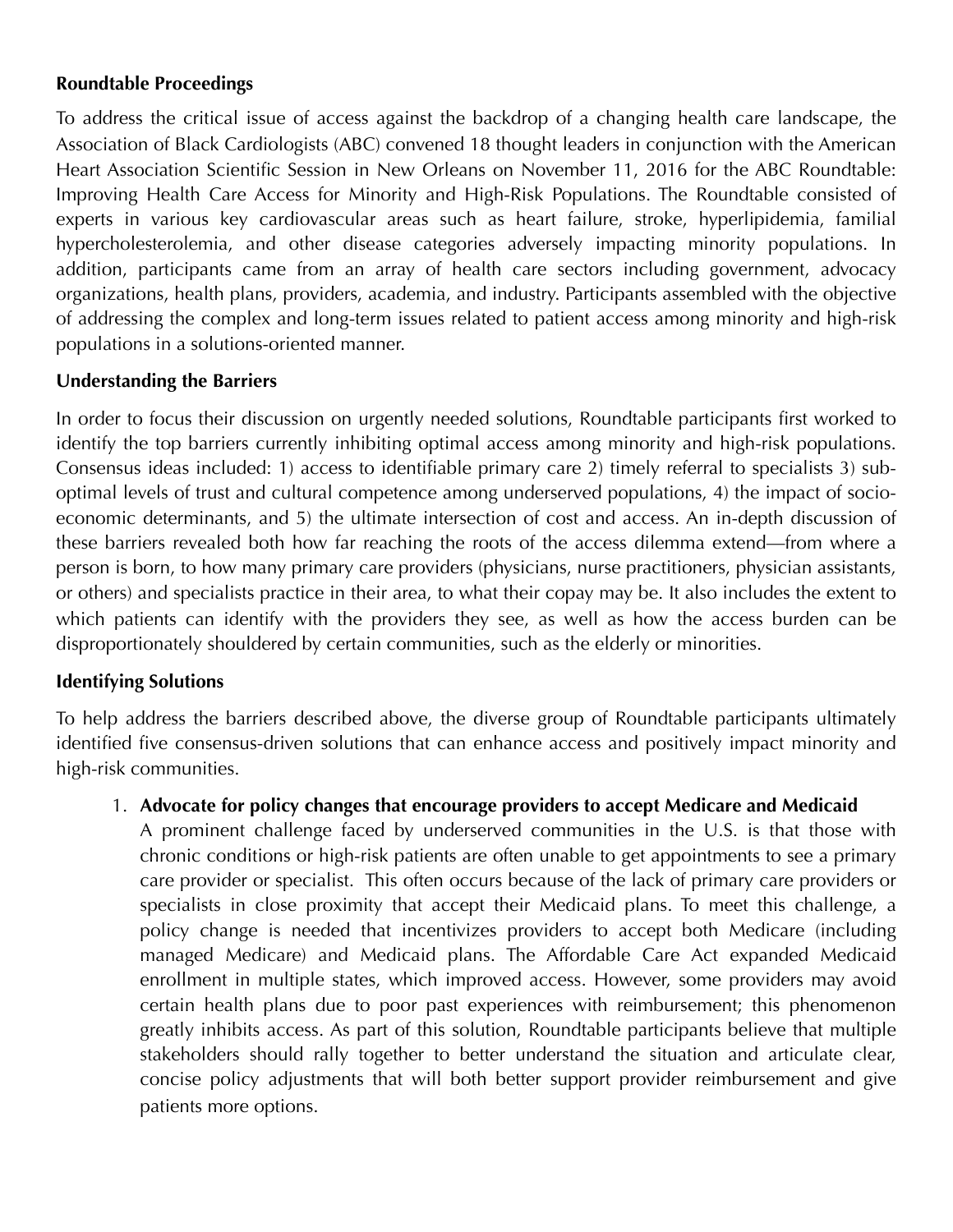# **2. Standardize and centralize the prior authorization process to decrease paperwork and improve communications**

Multiple stakeholders have described personal experiences with health plan prior authorization processes that have prevented minority and high-risk populations from receiving innovative treatments, thus impacting patient health. Stories often referenced common challenges such as lack of transparency, lack of communication, and inconsistencies. Other groups, including a coalition led by the American Medical Association, have also recently highlighted how aggressive prior authorization programs can negatively impact patientcentered care[.4](#page-3-0)

<span id="page-3-1"></span>Roundtable participants believe that developing a standard process for prior authorization can greatly reduce paperwork and limit ineffective communication between health care providers and health plans or other payers. Appropriately centralizing the process for prior authorizations via designated health plan employees could also serve to improve communication and accountability. Patients with cardiovascular disease and their providers would then have a resource to better navigate the prior authorization process from start to finish.

# **3. Advance telemedicine and telehealth practices and resources that can aid minority populations**

Telemedicine and telehealth may allow patients to use every day technological tools as means to support their health and wellbeing. The virtual platform at the core of telemedicine and telehealth helps to bridge direct and indirect distance challenges that are often unique to minority and high-risk patients, including transportation barriers or geographic access to providers and specialists. There is a great opportunity to use existing telemedicine and telehealth tools to expand access by giving patients more options to address their medication or care needs with a trusted provider or specialist. Telemedicine and telehealth can also be used as a means to help patients monitor and store vitals, which can enrich how patients engage with providers. Roundtable participants believe that additional research must first be conducted to evaluate and assess existing telemedicine and telehealth tools and resources. A focus should be placed on tools and resources that are proficient in boosting access in minority communities.

# **4. Promulgate pharmacy programs that improve patient access**

Stakeholders across many sectors have agreed that the pharmacy setting is a promising, but as of now, underutilized resource for responding to access challenges. Pharmacists are highly trained, integrated into many electronic health systems, and tend to be high-touch with patients, sometimes seeing them multiple times per month. Therefore, pharmacists create strong opportunities for patient engagement, education, and prior authorization assistance for restricted medications. Some exciting pharmacy-based programs related to access are already known, such as those that support specialty pharmacy or biometric testing technologies, which expand access to diagnostics and analytics.

<span id="page-3-0"></span>American Medical Association. (2017). Health Care Coalition Calls for Prior Authorization Reform. Retrieved from https://www.ama-assn.org/health- [4](#page-3-1) care-coalition-calls-prior-authorization-reform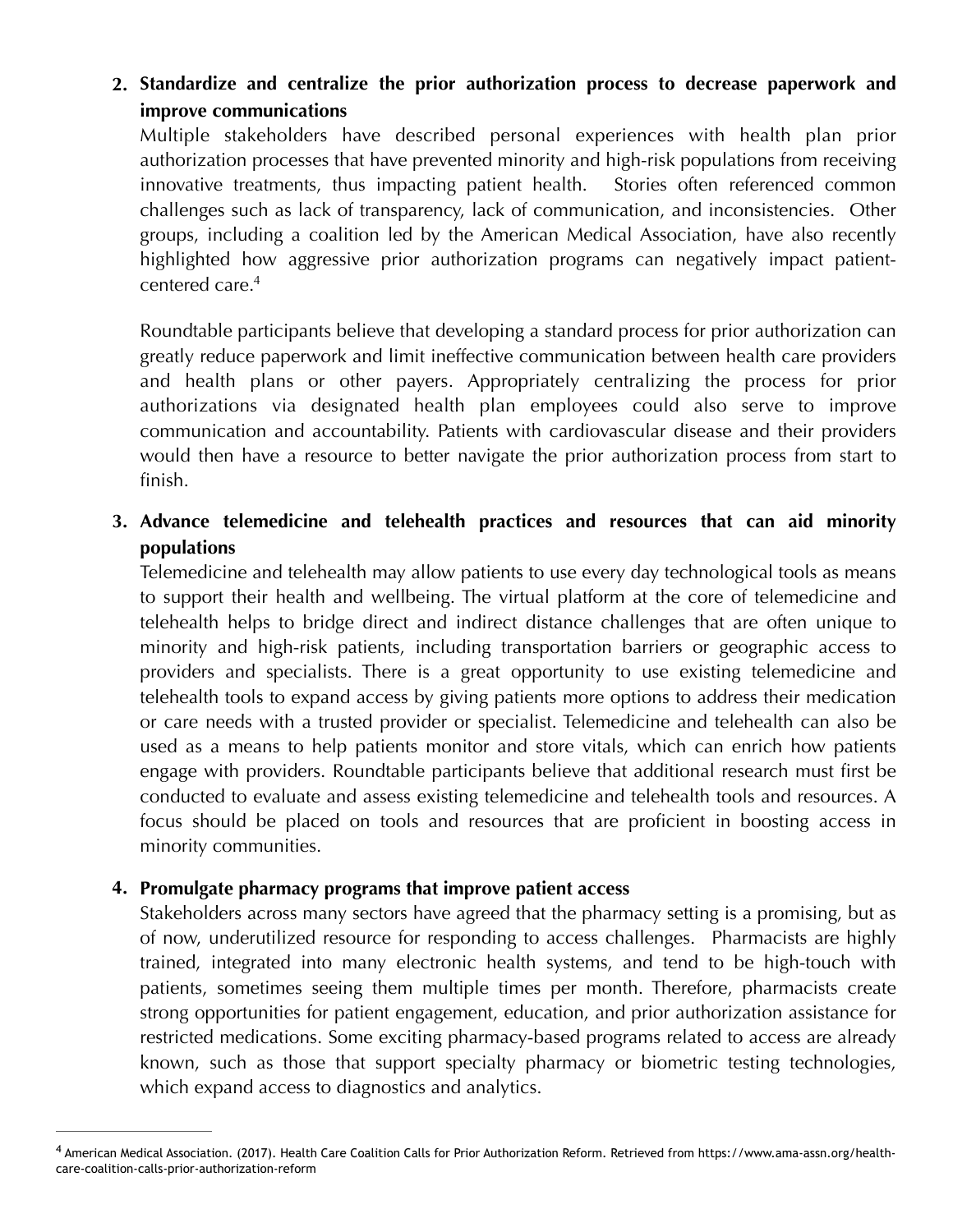More research can be done, however, to identify, describe and promulgate existing pharmacybased programs that help reinforce a constructive patient/provider dialog, help patients better understand their drug options and insurance questions, or expand data collection on various diseases or disorders. Roundtable participants concurred that a focused, multi-sector working group of experts could be convened to further determine which pharmacy-based programs offer key best practices.

**5. Expand the utilization of community health worker concept to address access challenges** 

The community health worker concept was designed to successfully utilize patient engagement to help high-risk and minority individuals navigate a range of health care needs. However, in general, this group remains an underutilized resource. Currently, community health workers specialize in disease state education and patient outreach. Roundtable participants agree that community health workers can expand their outreach and education capabilities by assisting patients to respond to prior authorization denials, to overcome barriers to seeing health care providers, to better access medications, or to address other common challenges. Community health workers can also aid in collecting and sharing patient data with the community to better inform future solutions. Community health workers are some of the most opportune people to serve as on-the-ground advocates to help mitigate access challenges relevant to their respective communities, thus helping patients with cardiovascular disease better navigate the system.

#### **Call to Action**

As cardiovascular and public health stakeholders, we believe there is a critical need to improve patient access to care and innovative therapies by crafting definitive, collaborative solutions that expand existing services or capabilities, streamline processes, or address problematic policies. As participants in the ABC Roundtable: Improving Health Care Access for Minority and High-Risk Populations, we encourage groups and organizations around the U.S. to join us in advancing Roundtable-identified solutions to aid minority or high-risk populations.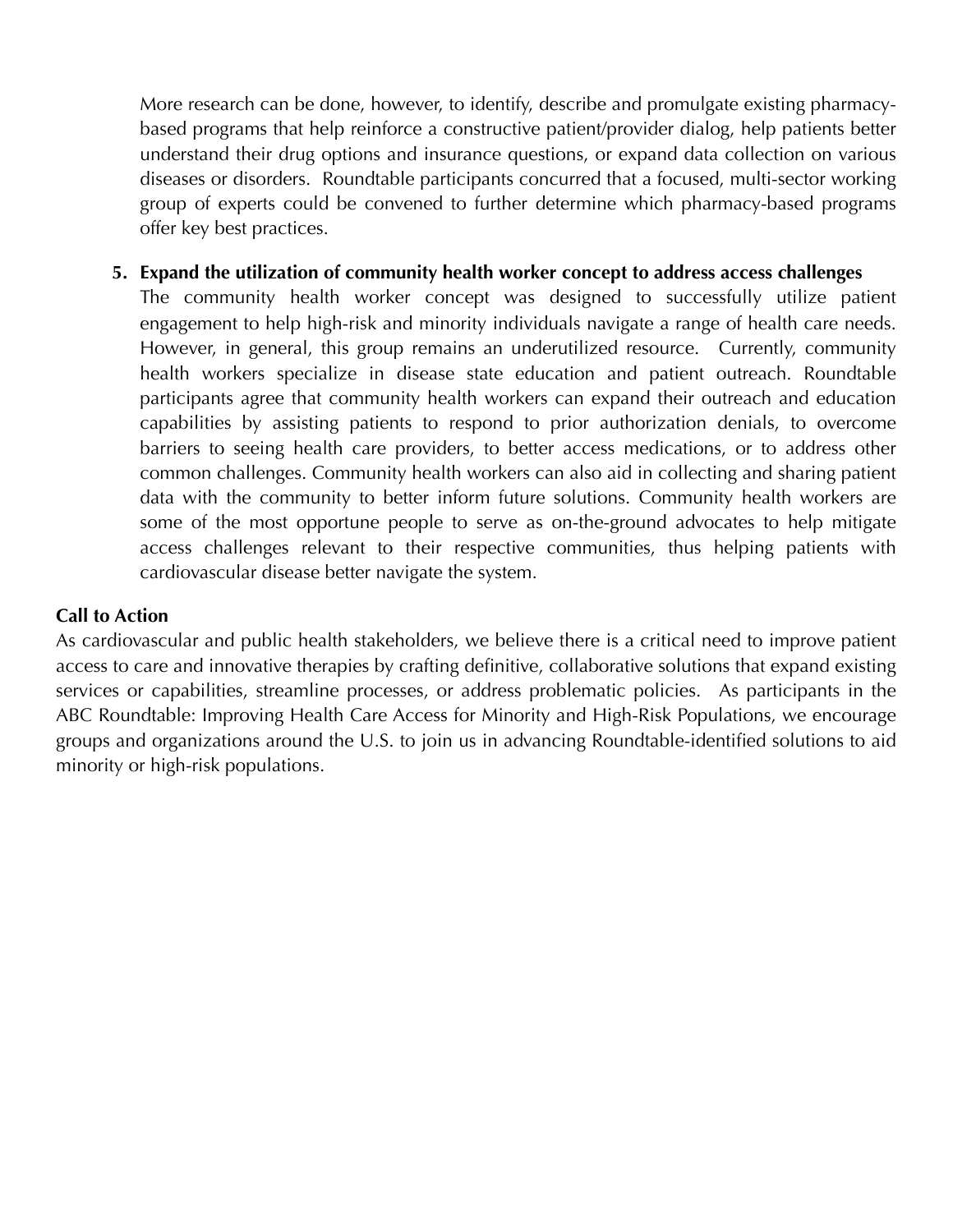# **Association of Black Cardiologists Participants**

- o Keith C. Ferdinand, MD, FACC, FAHA, FNLA, FASH **(Program Chair)** Professor of Medicine, School of Medicine Tulane University
- o Felix O. Sogade, MD, FACC, FHRS Board Chairman, Association of Black Cardiologists
- o Barbara Hutchinson, MD, PhD, FACC President, Association of Black Cardiologists

## **Supporting Roundtable Participants**

- o Catherine Davis Ahmed Director of Outreach, FH Foundation
- o Seth Baum, MD, FACC, FACPM, FAHA, FNLA, FASPC President, American Society for Preventive Cardiology
- o Michele Blair CEO, Heart Failure Society of America
- o Javed Butler, MD, PhD Chief of the Cardiology Division, Stony Brook School of Medicine
- o Helene Clayton-Jeter, OD Director, Cardiovascular and Endocrine Liaison Program (CELP), U.S. Food and Drug Administration
- o Michelle Drozd, ScM Deputy Vice President, Policy and Research, PhRMA
- o Millicent Gorham, PhD, MBA, FAAN Executive Director, National Black Nurses Association
- o Marjorie Innocent, PhD Senior Director of Health Programs, National Association for the Advancement of Colored People (NAACP)
- o Phillip B. Duncan, MD, FACC Medical Director, Cardiac Health Management Network
- o Cassandra McCullough, MBA Chief Executive Officer, Association of Black Cardiologists

- o Elizabeth Ofili, MD, MPH, FACC Professor and Senior Associate Dean, Director Clinical Research Center, Morehouse School of Medicine
- o Gary A. Puckrein, PhD President and CEO, National Minority Quality Forum
- o Joyce Ross, MSN, CRNP, CLS, FNLA President, National Lipid Association
- o Frank W. Smart, MD, FACC, FACP Professor and Chief, Section of Cardiology, Department of Internal Medicine, Louisiana State University Health Science Center New Orleans, President, Louisiana Chapter of the American College of Cardiology
- o Kevin B. Sneed, PharmD Senior Associate Vice President, University of South Florida Health Dean and Professor, College of Pharmacy
- o Richard Allen Williams, MD, FACC, FAHA, FACP, Founder, Association of Black Cardiologists, Clinical Professor of Medicine, UCLA School of Medicine President, National Medical Association